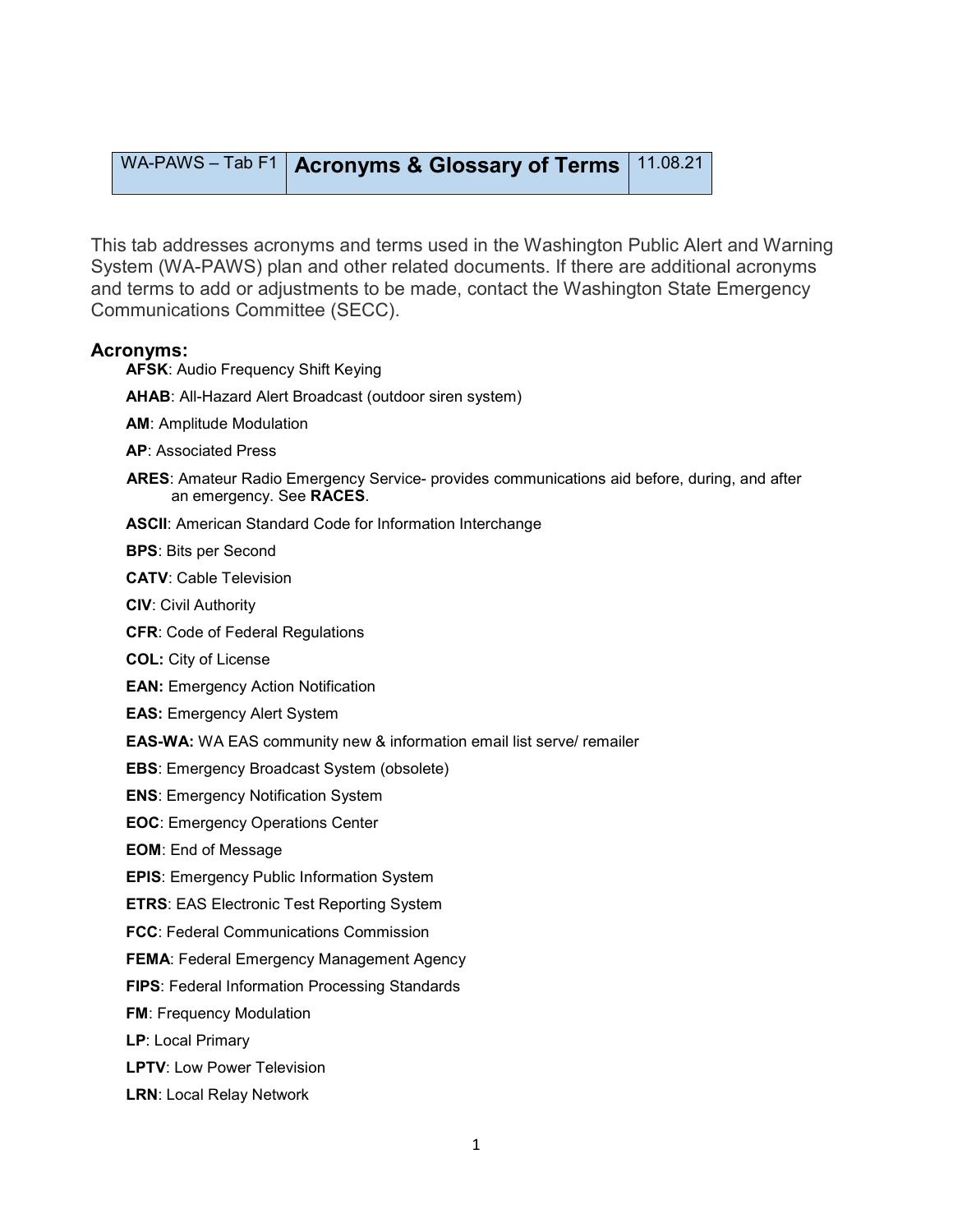MDS: Multi point Distribution System

- NAC: National Advisory Committee, also, News Advisory Channel. See "Squawk"
- NAWAS: National Warning System
- NIC: National Information Center
- NN: Non-participating National
- NOAA: National Oceanic and Atmospheric Administration
- NP: National Primary
- NPT: National Periodic Test
- NWPB: Northwest Public Broadcasting
- NWR: NOAA Weather Radio
- NWS: National Weather Service.
- LECC: Local Area Emergency Communications Committee
- PEP: Primary Entry Point
- PN: Participating National
- PSAP: Public-Safety Answering Point, also known as a Public-Safety Access Point or 911 center
- RACES: Radio Amateur Civil Emergency Service-Provides communication assistance to Civil authorities during an emergency and the immediate aftermath. See ARES
- SAME: Specific Area Message Encoding
- SECC: State Emergency Communications Committee
- SECC-WA: WA SECC business email list serve/ remailer
- SP: State Primary
- SR: State Relay
- UTC: Coordinated Universal Time
- VHF: Very High Frequency (30-300 MHz)

WEA: Wireless Emergency Alerts

WECCWG: Washington Emergency Communications Coordination Working Group

WEMD: Washington Emergency Management Division

WHCA: White House Communications Agency

WRSAME: Weather Radio Specific Area Message Encoding

WSAB: Washington State Association of Broadcasters

WXR: Weather Radio (i.e. - NOAA Weather Radio from NWS)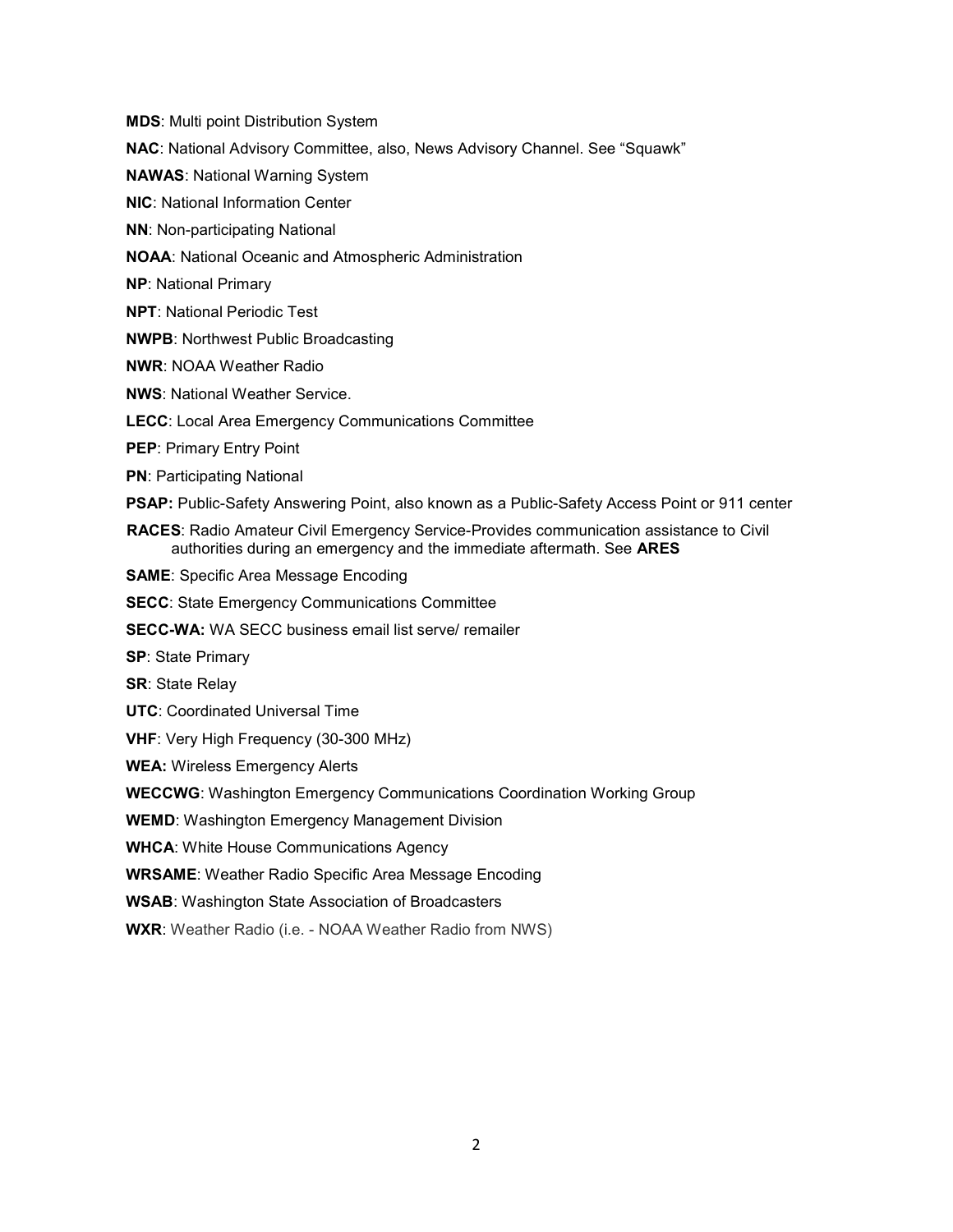## Glossary:

| <b>Term</b>                                    | <b>Definition</b>                                                                                                                                                                                                                                                                                                                                                                                        |
|------------------------------------------------|----------------------------------------------------------------------------------------------------------------------------------------------------------------------------------------------------------------------------------------------------------------------------------------------------------------------------------------------------------------------------------------------------------|
| <b>Activate</b>                                | Describes the process of originating the transmission of the EAS header<br>codes, attention signal, emergency message and EOM code that also<br>complies with the visual message requirements of 47 C.F.R. §<br>$79.2(a)(2)$ .                                                                                                                                                                           |
| <b>Activation</b>                              | The initiation of the EAS by transmission of EAS header codes.                                                                                                                                                                                                                                                                                                                                           |
| <b>Activator</b>                               | The entity which initiates an EAS test or alert, i.e. State, county or Local<br>Emergency Management, NOAA, Any Authorized COG.                                                                                                                                                                                                                                                                          |
| <b>AlertSense</b>                              | A digital alert delivery system, formerly known as MyStateUSA, used by<br>qualified agencies to issue emergency alerts through FEMA's alerting<br>channels, including WEA and EAS.                                                                                                                                                                                                                       |
| <b>ASCII Code</b>                              | A standard set of text characters with numerical equivalents as defined by<br>the American Standard Code for Information Interchange.                                                                                                                                                                                                                                                                    |
| Atom                                           | Atom is the name of an XML-based Web content and metadata<br>syndication format, and an application-level protocol for publishing and<br>editing Web resources belonging to periodically updated websites.                                                                                                                                                                                               |
| <b>Atom Feed</b>                               | A specific type of syndication feed, similar to RSS, Rich Site Summary<br>and Really Simple Syndication, feeds. IPAWS-OPEN uses an Atom<br>feed.                                                                                                                                                                                                                                                         |
| <b>Attention Signal</b>                        | Eight to twenty-five second of two tones signal, 853 and 960 Hz, used as<br>an audio alert in an actual EAS activation or RMT. Broadcasting these<br>tones or simulation thereof for any other use is strictly forbidden by FCC<br>Part 11 rules.                                                                                                                                                        |
| <b>Audio Frequency Shift</b><br>Keying (AFSK)  | A digital modulation technique that uses two shifting audio frequencies to<br>transmit binary data.                                                                                                                                                                                                                                                                                                      |
| <b>Authority</b>                               | Describes the source of responsibility and the right to activate or request<br>activation of an emergency alert on the relay network, utilizing the<br>traditional or legacy EAS dissemination or the Common Alerting Protocol.<br>The source of authority for EAS resides with federal, state, county and<br>local emergency management and public safety officials as outlined in<br>EAS plans.        |
| <b>Automatic Interruption</b>                  | The automatic encoding and transmission of EAS messages for pre-<br>selected event codes.                                                                                                                                                                                                                                                                                                                |
| Capability                                     | An attribute describing the technical ability of an entity, possessing the<br>equipment to activate code and voice a legacy EAS or CAP message,<br>upon the request of an authorized entity, on the relay network. This ability<br>may reside with a government agency, a CAP vendor who provides this<br>service or a broadcast entity. This relationship structure is outlined in the<br>WA-PAWS plan. |
| <b>City of License</b>                         | The city that is listed on a broadcast license as the station location.                                                                                                                                                                                                                                                                                                                                  |
| <b>CIV</b>                                     | The 3-character originator code in an EAS alert header for Civil Authority                                                                                                                                                                                                                                                                                                                               |
| <b>Class D FM</b>                              | A station whose output power is 10 watts or less.                                                                                                                                                                                                                                                                                                                                                        |
| <b>Closed Circuit Test</b>                     | Tests that do not reach the public, but do allow for reception by EAS<br>participants for logging and evaluation.                                                                                                                                                                                                                                                                                        |
| <b>Collaborative</b><br><b>Operating Group</b> | A Federal, State, or local alerting authority that has authorization to use<br>IPAWS is designated as a Collaborative Operating Group or "COG"                                                                                                                                                                                                                                                           |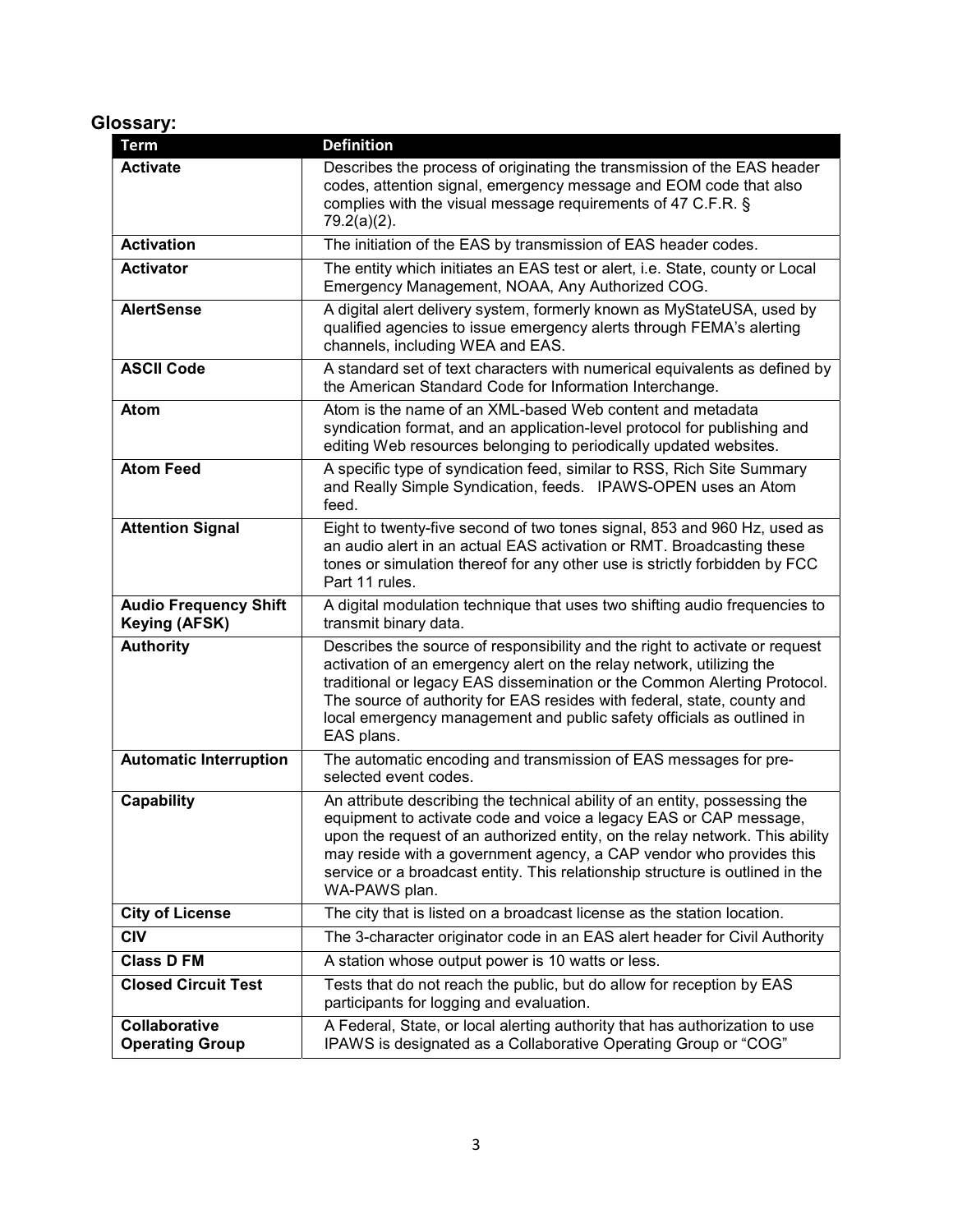| <b>Common Alerting</b><br><b>Protocol (CAP)</b>      | CAP is a general format for exchanging all-hazard emergency alerts and<br>public warnings over all kinds of networks. CAP allows a consistent<br>warning message to be disseminated simultaneously over many different<br>warning systems, thus increasing warning effectiveness while simplifying<br>the warning task.                                                                          |
|------------------------------------------------------|--------------------------------------------------------------------------------------------------------------------------------------------------------------------------------------------------------------------------------------------------------------------------------------------------------------------------------------------------------------------------------------------------|
| <b>Coordinated Universal</b><br>Time (UTC)           | The world-wide common time standard used as the time stamp for EAS<br>headers. (French: Temps Universel Coordonné, TUC)                                                                                                                                                                                                                                                                          |
| <b>DASDEC</b>                                        | An EAS Encoder/Decoder system manufactured by Digital Alert Systems<br>(a division of Monroe Electronics, Inc.).                                                                                                                                                                                                                                                                                 |
| <b>Daylight Savings Time</b><br>(DST)                | Clock time adjusted to achieve longer evening daylight hours by<br>setting clocks one hour ahead of Standard Time.                                                                                                                                                                                                                                                                               |
| <b>DEM</b>                                           | Division/Department of Emergency Management.                                                                                                                                                                                                                                                                                                                                                     |
| <b>DES</b>                                           | Division/Department of Emergency Services.                                                                                                                                                                                                                                                                                                                                                       |
| <b>Direct Broadcast</b><br>Satellite (DBS)           | A service intended to deliver satellite signals directly to consumers using<br>individual receive stations.                                                                                                                                                                                                                                                                                      |
| <b>EAN Network</b>                                   | The interconnection of the Federal government with national networks<br>and program suppliers used to disseminate the EAN message.                                                                                                                                                                                                                                                               |
| <b>EAS Alert</b>                                     | An EAS activation in an actual emergency.                                                                                                                                                                                                                                                                                                                                                        |
| <b>EAS Decoder</b>                                   | A device which monitors sources and decodes incoming EAS messages.                                                                                                                                                                                                                                                                                                                               |
| <b>EAS Encoder</b>                                   | A device used by EAS participants to originate EAS alerts by creating the<br>EAS codes for transmission to other participants and to the public.                                                                                                                                                                                                                                                 |
| <b>EAS Operating</b><br><b>Handbook</b>              | An operator handbook from the FCC that provides EAS participants a<br>summary of instructions for conducting EAS notifications and tests of<br>National, State and local alerts. The handbook is required to be located at<br>each operator position and be immediately available to staff responsible<br>for authenticating and initiating emergency action notifications, alerts and<br>tests. |
| <b>EAS Participants</b>                              | The regulated entities that receive and broadcast alerts. These entities<br>are defined in section 11.1(a) of the Commission's rules and include<br>broadcasters, wired and wireless cable television systems, direct<br>broadcast satellite (DBS), satellite digital audio radio service (SDARS),<br>digital cable and digital audio broadcasting (DAB), and wireline video<br>systems.         |
| <b>EAS Test</b>                                      | EAS message for testing                                                                                                                                                                                                                                                                                                                                                                          |
| <b>EAS-1</b>                                         | An EAS Encoder/Decoder system manufactured by the Gorman-Redlich<br>Manufacturing Co.                                                                                                                                                                                                                                                                                                            |
| <b>EAS-WA Remailer</b>                               | The WA EAS community new & information email list serve/ remailer<br>providing WA-PAWS Plan updates, test schedules, meeting schedules<br>and agendas, and other important operational communication.                                                                                                                                                                                            |
| <b>Emergency Action</b><br><b>Notification (EAN)</b> | A National-level EAS alert.                                                                                                                                                                                                                                                                                                                                                                      |
| <b>Emergency Action</b><br><b>Termination (EAT)</b>  | The message for National EAS alert termination.                                                                                                                                                                                                                                                                                                                                                  |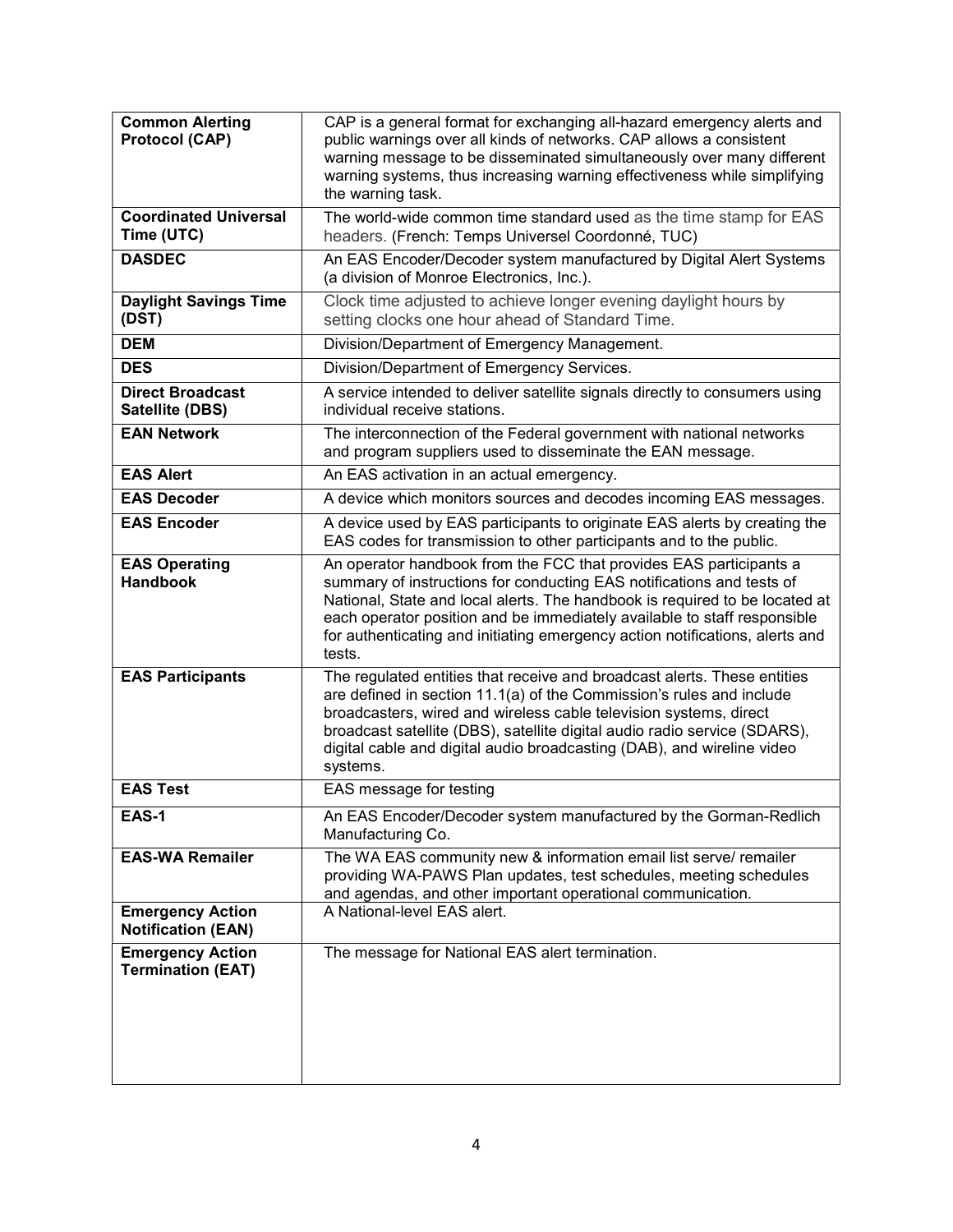| <b>Emergency Alert</b><br><b>System (EAS)</b>                                 | The EAS comprises broadcast and cable networks, program suppliers,<br>AM, FM, and TV broadcaster stations, LPTV stations, cable systems, and<br>other entities and industries operating on an organized basis during<br>emergencies at the National, Local, and State levels. It requires that all<br>participants use a common EAS protocol, as defined in the FCC rules<br>Part 1, to send and receive emergency alerts. EAS replaced the EBS<br>(Emergency Broadcast System) in 1997.<br>EAS is also a three-character originator code (denoting a Broadcast |
|-------------------------------------------------------------------------------|-----------------------------------------------------------------------------------------------------------------------------------------------------------------------------------------------------------------------------------------------------------------------------------------------------------------------------------------------------------------------------------------------------------------------------------------------------------------------------------------------------------------------------------------------------------------|
|                                                                               | Station or Cable System) within an EAS message header.                                                                                                                                                                                                                                                                                                                                                                                                                                                                                                          |
| <b>Emergency Broadcast</b><br><b>System (EBS)</b>                             | An outdated system for providing emergency information to the public. It<br>was replaced by EAS in January, 1997.                                                                                                                                                                                                                                                                                                                                                                                                                                               |
| <b>Emergency Operations</b><br>Center (EOC)                                   | The facility where the given agency (State, county, city, etc.) coordinates<br>emergency response.                                                                                                                                                                                                                                                                                                                                                                                                                                                              |
| End of Message (EOM)<br>Code                                                  | ASCII data string which signifies the end of an EAS message and<br>activation.                                                                                                                                                                                                                                                                                                                                                                                                                                                                                  |
| <b>ENDEC</b>                                                                  | An EAS Encoder/Decoder system manufactured by Sage Alerting<br>Systems, Inc.                                                                                                                                                                                                                                                                                                                                                                                                                                                                                    |
| <b>Event Code</b>                                                             | A three-character ASCII code in the EAS header that denotes the type of<br>event for which an EAS test or alert is issued.                                                                                                                                                                                                                                                                                                                                                                                                                                      |
| <b>FCC Mapbook</b>                                                            | An FCC document which organizes all broadcast stations and cable<br>systems according to their State plan for use by the FCC.                                                                                                                                                                                                                                                                                                                                                                                                                                   |
| <b>Federal</b><br><b>Communications</b><br><b>Commission (FCC)</b>            | US Government agency which regulates Radio, TV and Cable<br>systems. One of three federal entities that participate in EAS.(Along with<br>FEMA and NOAA)                                                                                                                                                                                                                                                                                                                                                                                                        |
| <b>Federal Emergency</b><br><b>Management</b><br><b>Administration (FEMA)</b> | One of three federal entities that participate in EAS (Along with FCC and<br>NOAA)                                                                                                                                                                                                                                                                                                                                                                                                                                                                              |
| <b>Federal Information</b><br><b>Processing System</b><br>(FIPS)              | A five-character ASCII code in the EAS headers that represent those<br>counties affected by an EAS activation, as defined by the Federal<br>Information Processing System. Every county has its own five-digit<br>number.                                                                                                                                                                                                                                                                                                                                       |
| Gatekeeper                                                                    | The entity, as identified in the WA-PAWS plan, having ultimate authority<br>to request activation (e.g. State/local emergency management, State<br>police and local public safety) and the responsibility to ensure that the<br>requested activations meet the standards of acceptability so as to not<br>saturate the system with unwarranted activations.                                                                                                                                                                                                     |
| <b>Header Code</b>                                                            | A single string of ASCII data that includes the originator, event, location,<br>time period, and other basic information concerning an EAS test or alert;<br>three header codes precede the voice warning message.                                                                                                                                                                                                                                                                                                                                              |
| <b>Idaho State Alert &amp;</b><br><b>Warning System</b><br>(ISAWS)            | A system for delivering alert and warning messages to Idaho citizens. At<br>the time of this writing, AlertSense is under contract with the Idaho<br>Office of Emergency Management to provide this service.                                                                                                                                                                                                                                                                                                                                                    |
| Initiate                                                                      | To begin an action that results in activation for legacy EAS or CAP<br>messages, by or at the request of Federal, State, county and local<br>emergency management and public safety officials as outlined in WA-<br>PAWS plans.                                                                                                                                                                                                                                                                                                                                 |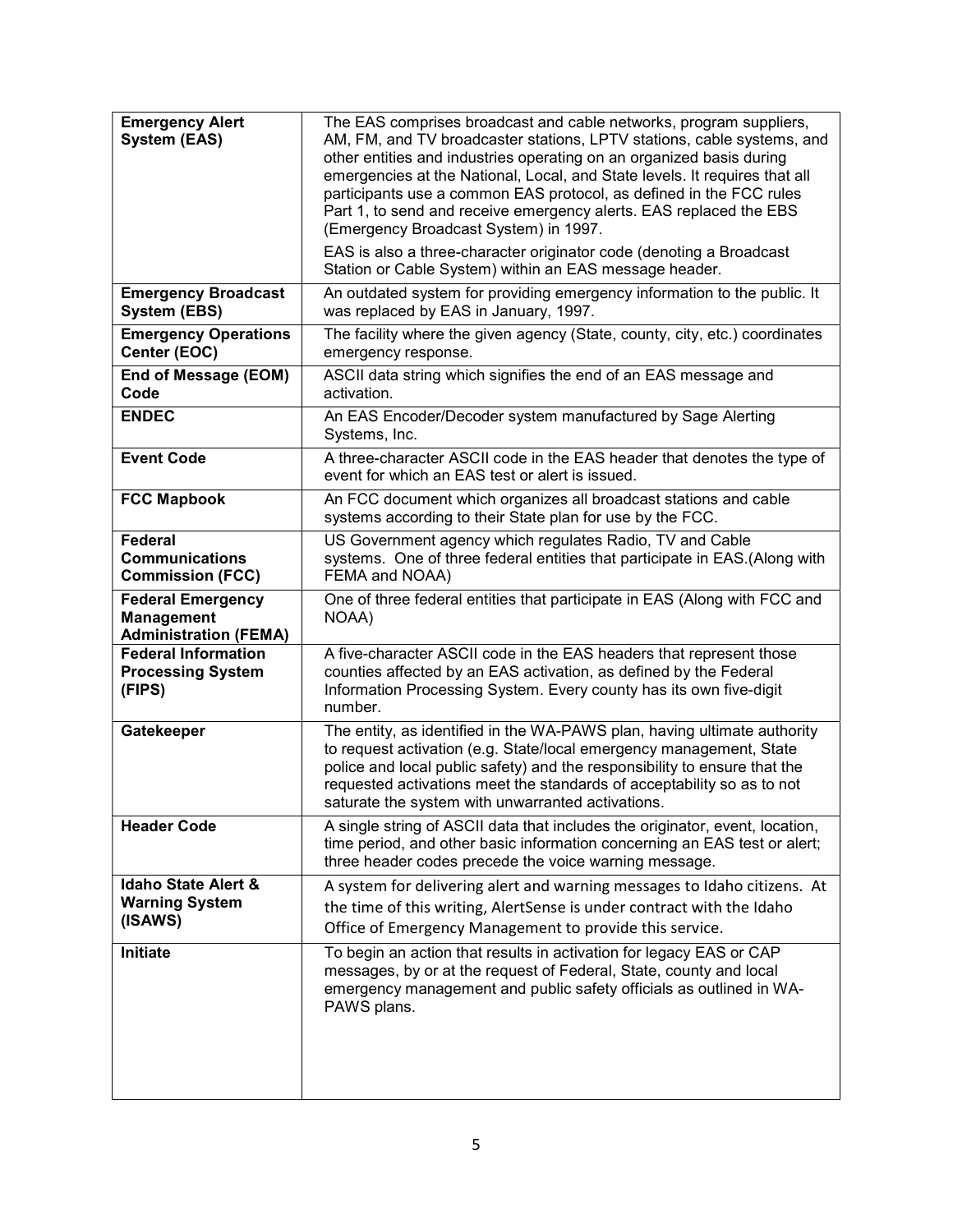| <b>Initiator</b> | Person or party requesting the activation of an EAS notification, such as |
|------------------|---------------------------------------------------------------------------|
|                  |                                                                           |
|                  | the Incident Commander, Police, Fire, Emergency Manager or NOAA.          |

| <b>Integrated Public Alert</b><br>& Warning System<br><b>Open Platform for</b><br><b>Emergency Networks</b><br>(IPAWS-OPEN) | A FEMA operated IP based network delivering national level alerts to<br>broadcasters utilizing Atom RSS Feed technology. All broadcast stations<br>must poll the IPAWS-OPEN server for alert information.                                                                                                                                                                                                                          |
|-----------------------------------------------------------------------------------------------------------------------------|------------------------------------------------------------------------------------------------------------------------------------------------------------------------------------------------------------------------------------------------------------------------------------------------------------------------------------------------------------------------------------------------------------------------------------|
| <b>Integrated Public Alert</b><br>and Warning System<br>(IPAWS)                                                             | A modernization and integration of the nation's alert and warning<br>infrastructure. IPAWS provides public safety officials with an effective way<br>to alert and warn the public about serious emergencies using the<br>Emergency Alert System (EAS), Wireless Emergency Alerts (WEA), the<br>National Oceanic and Atmospheric Administration (NOAA) Weather<br>Radio, and other public alerting systems from a single interface. |
| <b>Intermediary Device</b>                                                                                                  | A stand-alone device that carries out the functions of receiving and/or<br>acquiring and decoding EAS messages formatted in the Common<br>Alerting Protocol (CAP), and converting such messages into a format that<br>can be inputted into a separate EAS encoder/decoder.                                                                                                                                                         |
| <b>Julian Date Calendar</b>                                                                                                 | A method of specifying the date by the number of days which have<br>passed since the first day of January in a Year.                                                                                                                                                                                                                                                                                                               |
| <b>Key Source</b>                                                                                                           | A source which is central to the dissemination of emergency alerts and<br>information, such as an NP, SRN, LRN, or LP broadcast station or cable<br>system.                                                                                                                                                                                                                                                                        |
| <b>KNKX</b>                                                                                                                 | Seattle/Tacoma-based broadcast station that includes a number of<br>additional connected stations and translators that make up an NP<br>Distribution Facility.                                                                                                                                                                                                                                                                     |
| <b>KBPX</b>                                                                                                                 | Spokane-based broadcast station that includes a number of additional<br>connected stations and translators that make up an NP Distribution<br>Facility.                                                                                                                                                                                                                                                                            |
| L-Code                                                                                                                      | The identification in the EAS header of an EAS Participant transmitting or<br>retransmitting an EAS message. (Station call sign, NWS, WAEOC, etc.)                                                                                                                                                                                                                                                                                 |
| Lahar                                                                                                                       | A violent type of mud or debris flow, caused by a volcanic eruption                                                                                                                                                                                                                                                                                                                                                                |
| <b>Local Area Plan</b>                                                                                                      | The plan developed by a committee in each local operational area which<br>outlines the EAS system and procedures for that particular area. The<br>local area plan for the appropriate operational area is included in this<br>State plan, see Tab 12.                                                                                                                                                                              |
| <b>Local Emergency</b><br>Communication<br><b>Committee (LECC)</b>                                                          | Responsible for managing alert and warning notifications for a specific<br>community and the overall Emergency Alert System for a defined<br>geographic area. Also referred to as a Local Area Emergency<br>Communications Committee (LAECC).                                                                                                                                                                                      |
| <b>Local Operational Area</b>                                                                                               | A Local area is a geographical area of contiguous communities with a<br>common EAS Plan and may include counties of more than one state.                                                                                                                                                                                                                                                                                           |
| <b>Local Primary (LP)</b>                                                                                                   | A source within a local area that is the primary source of analog EAS<br>messages for other broadcasters in that local area.                                                                                                                                                                                                                                                                                                       |
| <b>Local Relay Network</b><br>(LRN)                                                                                         | An analog wireless system used to distribute Public Warning Messages<br>from government entities within an Operational Area to EAS participants.<br>Refer to your local EAS plan as defined by your LECC.                                                                                                                                                                                                                          |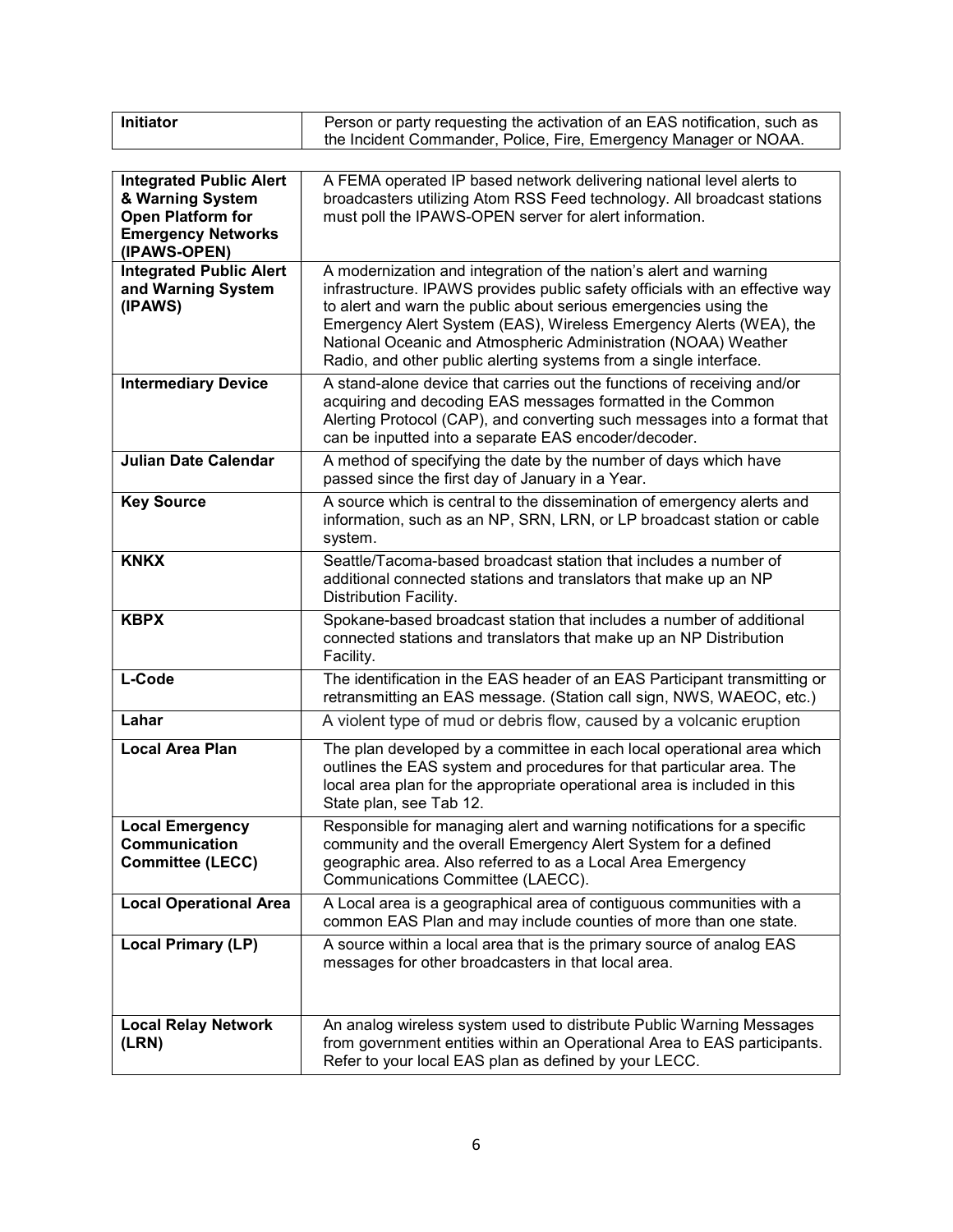| <b>Location Code</b>                                                                   | A six-digit ASCII code in the EAS header that specifies the location of an<br>emergency utilizing the five-character FIPS code of a state and county,<br>and a sixth character to designate one of nine divisions of a county.                                                                                                                                                                                                      |
|----------------------------------------------------------------------------------------|-------------------------------------------------------------------------------------------------------------------------------------------------------------------------------------------------------------------------------------------------------------------------------------------------------------------------------------------------------------------------------------------------------------------------------------|
| Low Power FM (LPFM)                                                                    | A FM radio service created by the FCC in January 2000. LPFM stations<br>are authorized for noncommercial educational broadcasting only and<br>operate with an effective radiated power of 100 watts or less. LPFM<br>stations are only available to non-commercial educational entities and<br>public safety and transportation organizations. They are not available to<br>individuals or for commercial operations.               |
| <b>Low Power Television</b><br>(LPTV)                                                  | A television signal translator station which may also originate<br>programming.                                                                                                                                                                                                                                                                                                                                                     |
| <b>Mark Frequency</b>                                                                  | The audio frequency of AFSK modulation that corresponds to a digital bit<br>of one (1). The mark frequency of EAS codes is 6250/3 Hz, or<br>approximately 2083.33 Hz.                                                                                                                                                                                                                                                               |
| <b>Monitoring</b><br><b>Assignment</b>                                                 | The assignment made by the SECC to each broadcast station and cable<br>system designating the sources each facility should monitor for incoming<br>EAS messages. See Tab 10.                                                                                                                                                                                                                                                        |
| <b>Multilingual</b>                                                                    | Defined as: of, having, or expressed in several languages. The delivery<br>of EAS alerts to as wide an audience as technically feasible, including to<br>those who communicate in a language other than English.                                                                                                                                                                                                                    |
| <b>Multi-point Distribution</b><br><b>System (MDS) Station</b>                         | A facility which delivers a signal to several specific locations.                                                                                                                                                                                                                                                                                                                                                                   |
| <b>National Alert</b>                                                                  | EAS alert of National origin.                                                                                                                                                                                                                                                                                                                                                                                                       |
| <b>National Control Point</b><br><b>Procedures</b>                                     | Those National EAS procedures used only by national networks and<br>program suppliers.                                                                                                                                                                                                                                                                                                                                              |
| <b>National Information</b><br><b>Center (NIC)</b>                                     | A source of official Federal government information.                                                                                                                                                                                                                                                                                                                                                                                |
| <b>National Oceanic &amp;</b><br><b>Atmospheric</b><br><b>Administration</b><br>(NOAA) | One of three Federal entities that participate in EAS.(Along with FEMA<br>and FCC)                                                                                                                                                                                                                                                                                                                                                  |
| <b>National Periodic Test</b><br>(NPT)                                                 | A nation-wide test of the EAN system, conducted annually by FEMA                                                                                                                                                                                                                                                                                                                                                                    |
| <b>National Primary (NP)</b>                                                           | Stations that are the primary entry point for Presidential messages and<br>National alerts delivered by FEMA. These stations are responsible for<br>broadcasting these messages to the public and to State Primary stations<br>within their broadcast range.                                                                                                                                                                        |
| <b>Northwest Public</b><br><b>Broadcasting (NWPB)</b>                                  | A network of Radio and TV stations, based in Pullman, WA. NWPB radio<br>acts as an NP Distribution Facility.                                                                                                                                                                                                                                                                                                                        |
| <b>National Weather</b><br>Service (NWS)                                               | NWS is an operation of NOAA that is directly responsible for issuing local<br>weather-related emergency alerts and warnings in addition to day-to-day<br>forecasts and other weather activities.                                                                                                                                                                                                                                    |
| <b>NOAA Weather Radio</b><br>(NWR)                                                     | A service of the National Weather Service that provides continuous<br>broadcasts of the latest weather information and any weather and non-<br>weather-related emergency warnings to a local area. NWR uses seven<br>VHF radio frequencies and is the means to activate EAS for imminent<br>weather-related emergency messages. Refer to Tab 15 for a listing of<br>frequencies, locations, and their associated Operational Areas. |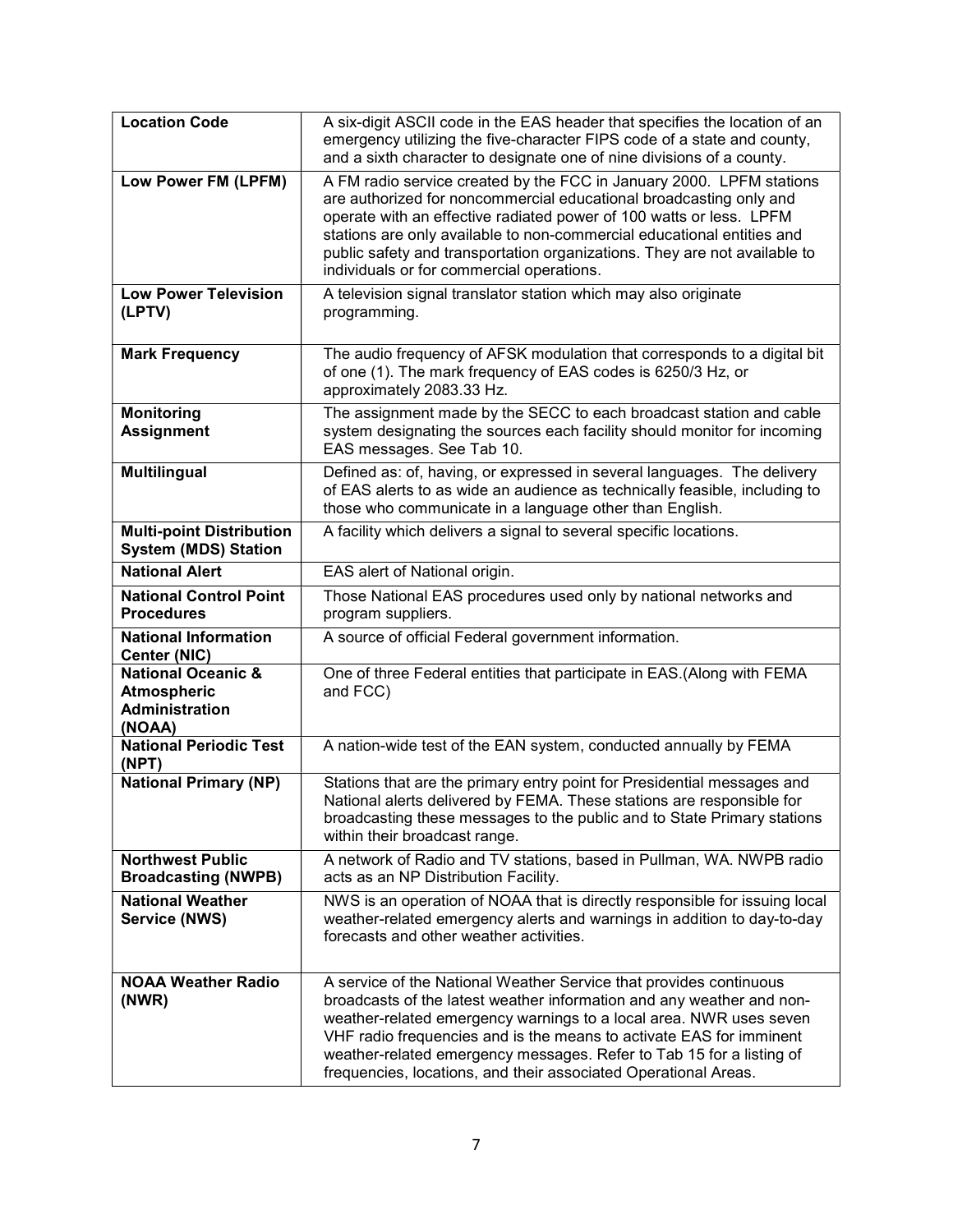| <b>Operator Interruption</b>                             | The transmission of the EAS activation which has been manually initiated<br>by broadcast station or cable system personnel.                                                                                                                                                                    |
|----------------------------------------------------------|------------------------------------------------------------------------------------------------------------------------------------------------------------------------------------------------------------------------------------------------------------------------------------------------|
| Originator                                               | Refers to the authorized party who requests the activation of the legacy<br>EAS or CAP message. It specifically refers to the ORG code outlined in<br>47 C.F.R. § 11.31.                                                                                                                       |
| <b>Originator Code</b>                                   | A three-character ASCII code in the EAS header that identifies the entity<br>which originates an EAS test or alert. CIV=Civil Authority,<br>EAS=Broadcast Station or Cable, WXR=National Weather Service.                                                                                      |
| <b>Participating National</b><br>(PN)                    | Broadcast stations, cable systems, or MDS stations which monitor<br>primary sources of EAS programming and directly feed emergency alerts<br>to the public. The FCC eliminated the Non-Participating status; therefore,<br>all broadcasters and subject cable operators are designated as PNs. |
| <b>Premier Network</b>                                   | Premier Satellite operates a "FEMA channel" that is used to distribute<br>National Alerts and NPTs to their affiliates.                                                                                                                                                                        |
| <b>Pre-selected Code</b>                                 | An EAS event which the operator of EAS equipment has chosen to be<br>automatically encoded and retransmitted upon reception.                                                                                                                                                                   |
| <b>Primary Entry Point</b><br>(PEP)                      | A nationwide network of broadcast stations and other entities designated<br>by FEMA and the FCC connected with government activation points. It is<br>used to distribute FEMA and Presidential messages, including EAN and<br>the nation-wide EAS test (NPT).                                  |
| <b>Program Priorities</b>                                | The precedence of the information that must be transmitted during an<br>EAS activation, namely National, local and State activations, in that order.                                                                                                                                           |
| <b>Protocol</b>                                          | A standard set of guidelines by which digital information is encoded and<br>decoded, including the common code structure, the character set used,<br>the sequence and timing of codes, and modulation technique used for<br>radio transmission.                                                |
| <b>Public-Safety</b><br><b>Answering Point</b><br>(PSAP) | A call center responsible for answering calls to an emergency telephone<br>number for police, firefighting, and ambulance services. It is also known<br>as a Public-Safety Access Point or 911 center.                                                                                         |
| <b>Radio Broadcast Data</b><br><b>System (RBDS)</b>      | A defined protocol for data that is transmitted on the 57 kHz subcarrier of<br>FM radio broadcast stations utilized mainly by consumer devices<br>equipped to receive it.                                                                                                                      |
| <b>Relay Network</b>                                     | Describes the links and paths from warning origination points to EAS<br>Participants for legacy EAS and CAP messages.                                                                                                                                                                          |
| <b>Required Monthly Test</b><br>(RMT)                    | A coordinated monthly test of EAS operations, within an Operational<br>Area, involving the full receiving and transmission of EAS codes, attention<br>signal, EAS test programming, and EAS end-of-message codes, as<br>mandated by the FCC. See CFR 11.61(a) (1).                             |
| <b>Required Weekly Test</b><br>(RWT)                     | An independent weekly test of EAS equipment only involving the<br>decoding and encoding of EAS header codes and end-of-message<br>codes, as mandated by the FCC. See CFR 11.61(a) (2).                                                                                                         |
| <b>Resource</b>                                          | A descriptive for a supply that is drawn upon for: materials, personnel or<br>information that are managed during an emergency to help bring the<br>event to a fast and successful outcome.                                                                                                    |
| <b>Response</b>                                          | A descriptive for the actions an emergency management asset brings to<br>bear in order to manage an emergency to a quick and successful<br>outcome.                                                                                                                                            |
| <b>Re-Transmission</b><br><b>Agreement</b>               | Signed agreements between the SECC and certain broadcast (LP)<br>stations that define what the station will monitor and what types of<br>activations will be re-transmitted.                                                                                                                   |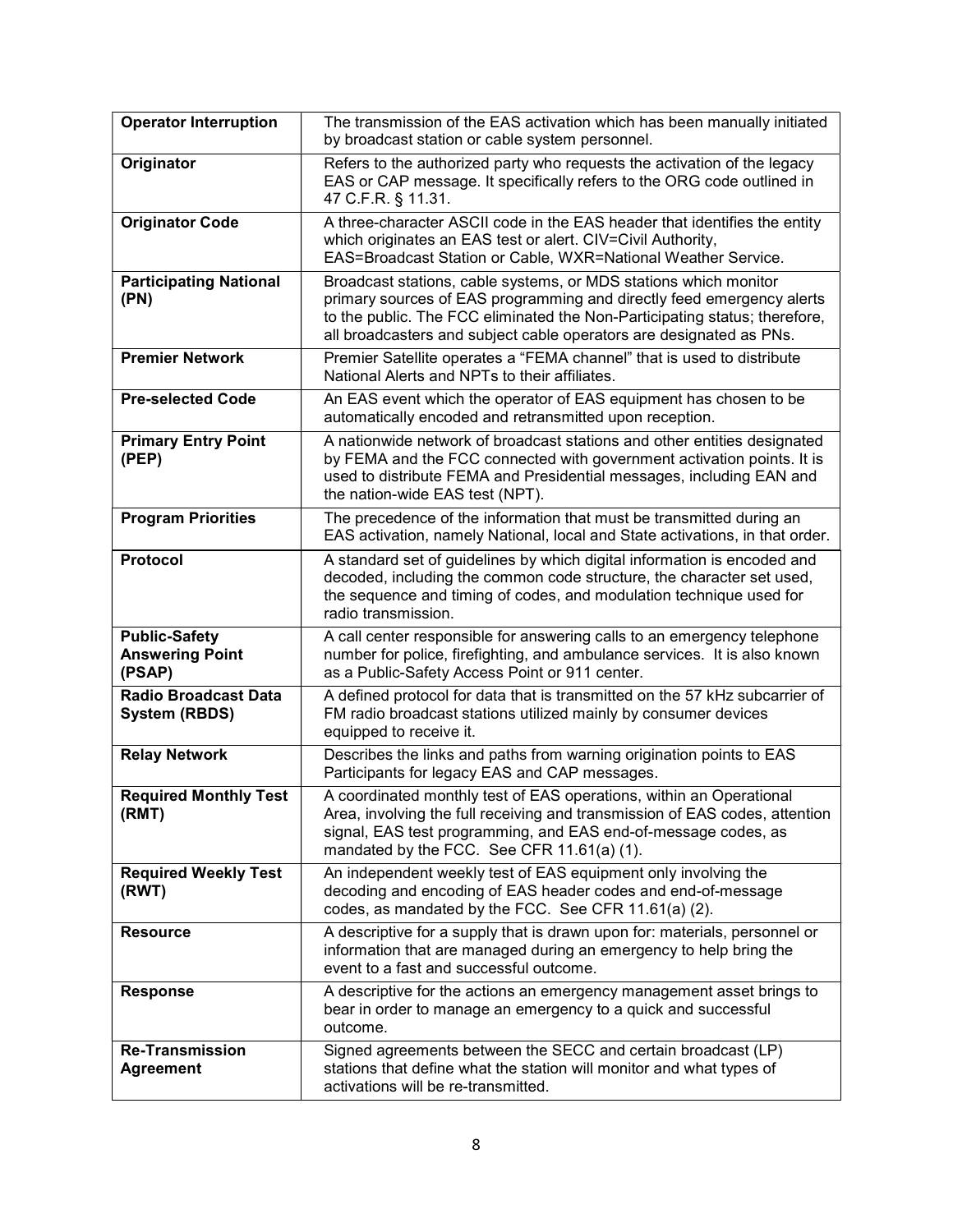| <b>SECC</b>                                                    | State Emergency Communications Committee.                                                                                                                                                                                                                                                            |
|----------------------------------------------------------------|------------------------------------------------------------------------------------------------------------------------------------------------------------------------------------------------------------------------------------------------------------------------------------------------------|
| <b>SECC-WA Remailer</b>                                        | The WA SECC business email list serve/ remailer which would include<br>more information than the EAS-WA remailer, the WA EAS community<br>forum. See Tab F8                                                                                                                                          |
| <b>Sources</b>                                                 | Monitor inputs to EAS decoders. CAP or analog radio systems.                                                                                                                                                                                                                                         |
| Sirius/XM                                                      | The so-called "Barker" channel distributes National Alerts and NPTs to<br>any Sirius/XM receiver, regardless of subscription status.                                                                                                                                                                 |
| <b>Squawk</b>                                                  | a.k.a. News Advisory Channel---An audio channel on the PRSS satellite<br>system that distributes National Alerts, weekly EAS tests, and NPTs to<br>NPR-affiliated stations.                                                                                                                          |
| <b>Specific Area Message</b><br><b>Encoding (SAME)</b>         | Specific Area Message Encoding is a method of identifying the local area<br>to which an alert message applies.                                                                                                                                                                                       |
| <b>Spokane Public Radio</b><br>(SPR)                           | A network of Radio stations, based in Spokane, WA. SPR acts as an NP<br>Distribution Facility.                                                                                                                                                                                                       |
| <b>State EAS Plan</b><br>(WA-PAWS)                             | This document, which outlines the organization and implementation of<br>EAS in Washington State. It includes monitoring assignments, actions to<br>be taken in emergency activations, and other guidance for broadcasters<br>and cable personnel in use of the EAS. Now known as the WA-PAWS<br>Plan |
| <b>State Primary (SP)</b>                                      | A primary source of EAS state programming which can originate with a<br>Governor or designated representative, such as a state's emergency<br>operations officer.                                                                                                                                    |
| <b>State Relay (SR)</b>                                        | An entity which receives and retransmits EAS activations in the State<br>Relay Network to assist in bringing a state activation to all Local Areas of<br>a state.                                                                                                                                    |
| <b>State Relay Network</b><br>(SRN)                            | A State Relay radio system. In Washington on 155.475 Mhz. In Idaho on<br>154.86 Mhz. A system of facilities used to distribute State EAS activations<br>and information across the state. See Tab 4/C4 for a geographical<br>overview.                                                               |
| <b>State/Local Alert</b>                                       | EAS alert of State or local origin.                                                                                                                                                                                                                                                                  |
| <b>Subsidiary</b><br><b>Communications</b><br><b>Services</b>  | A subcarrier of television and FM stations providing a second audio<br>programming source.                                                                                                                                                                                                           |
| <b>Termination Script</b>                                      | Specific scripts, specified in the WA-PAWS Plan (for local and state EAS<br>activations), which signal the end of an EAS activation.                                                                                                                                                                 |
| <b>Tertiary</b>                                                | Third in importance                                                                                                                                                                                                                                                                                  |
| <b>Test Script</b>                                             | The audio portion of the RMT. The actual wording of the test script is<br>decided upon by the SECC and included in the WA-PAWS plan.                                                                                                                                                                 |
| <b>Text To Speech (TTS)</b>                                    | A form of speech synthesis that converts text into spoken voice output.                                                                                                                                                                                                                              |
| <b>Time-Duration Code</b>                                      | A four-digit ASCII code in the EAS header that defines how long the EAS<br>activation is valid.                                                                                                                                                                                                      |
| <b>Translator</b>                                              | A radio or television facility which receives a signal on one frequency and<br>retransmits it on another frequency, typically at a low power.                                                                                                                                                        |
| <b>Valid Code</b>                                              | An EAS header which has been matched bit-for-bit with one of two other<br>received headers thereby checked for validity.                                                                                                                                                                             |
| <b>Washington Common</b><br><b>Alert Protocol (WA-</b><br>CAP) | A State-operated IP based network for originating and delivering alerts<br>sent by State and local government entities on redundant server networks<br>for broadcasters to poll for alerts. This IP CAP alerting is the primary                                                                      |